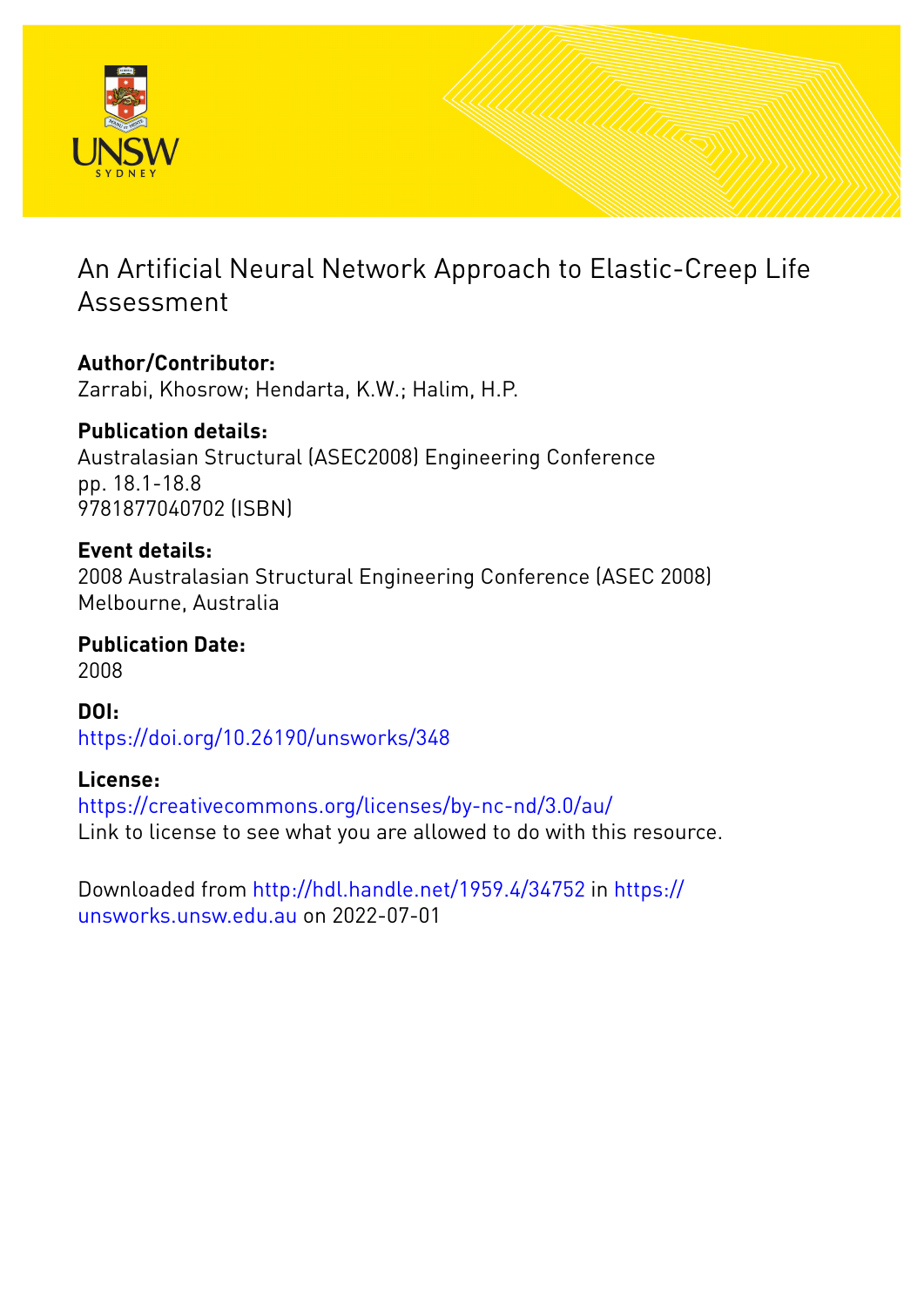# **An Artificial Neural Network Approach to Elastic-Creep Life Assessment**

#### **K. Zarrabi<sup>1</sup> , K. W. Hendarta<sup>1</sup> , H. P. Halim<sup>1</sup>**

<sup>1</sup> School of Mechanical and Manufacturing, University of New South Wales, Sydney, NSW 2052, Australia

#### **Abstract**

This paper describes a new multiaxial model for predicting creep lives of structures. The model hypothesises that the creep damage is proportional to the creep internal energy density absorbed by the material. The authors argue that the model is the most appropriate for characterizing gross creep damage from a macroscopic point of view because it takes into accounts both the multiaxial internal deformation and loading**.** The verification and application of the model are demonstrated by applying it to various notched bars for which the experimental data are available. The results show that the proposed model is capable of predicting creep lives of the structures conservatively.

#### **1. Introduction**

There are many engineering structures that operate at sufficiently high temperatures to be subjected to creep damage. The basic creep deformation and failure mechanism have been previously outlined by many researchers (see for example Milne et al, 2003). The microstructural damages highlight the fact that failure is generally by cavity nucleation and growth; dislocation creep is the main mechanism with microstructural features such as sub-grain formation and growth, new phase formation, such as the *Z* phase, coarsening and leading to the dissolution of the MX phase. This leads to the removal of pinning precipitates which can allow local heterogeneous sub-grain growth, weakening due to this growth and also to the dissolution of the MX. These features lead to the earlier formation of tertiary creep and reduced life.

From macroscopic point of view, there are several creep damage models, which include the Robinson's life fraction rule (Robinson, 1952), strain fraction rule (Milne et al, 2003), continuum damage model (Kachanov, 1958 and Rabotnov, 1969) and Omega parameter (Prager, 2000). The limitations of the above-mentioned models have been discussed in Zarrabi and Ng, 2006 and for the sake of brevity they are not described here. It is suffice to state that the abovelisted models are either too complex for pragmatic applications and/or the required material data are not readily available and/or they do not result in conservative life predictions for at least some cases. Zarrabi and Ng, 2006 have proposed a creep damage model based on total internal energy density and tertiary creep behaviour. This paper modifies this model and combines it with the artificial neural network.

#### **2. An artificial neural network model for predicting creep life**

Although the extension of proposed model to the cases where there is elastic-creep-plastic deformation is straightforward, this paper concentrates on elastic-creep damages. However, note that provided an engineering structure is designed correctly, any plastic deformation is limited to the stress concentration regions and should be relatively small. Also, it is assumed that: (i) the creep damage induced in the material is proportion to the creep internal energy density input to the material and (ii) for the purpose of determining the creep life, the actual (multi-axial) creep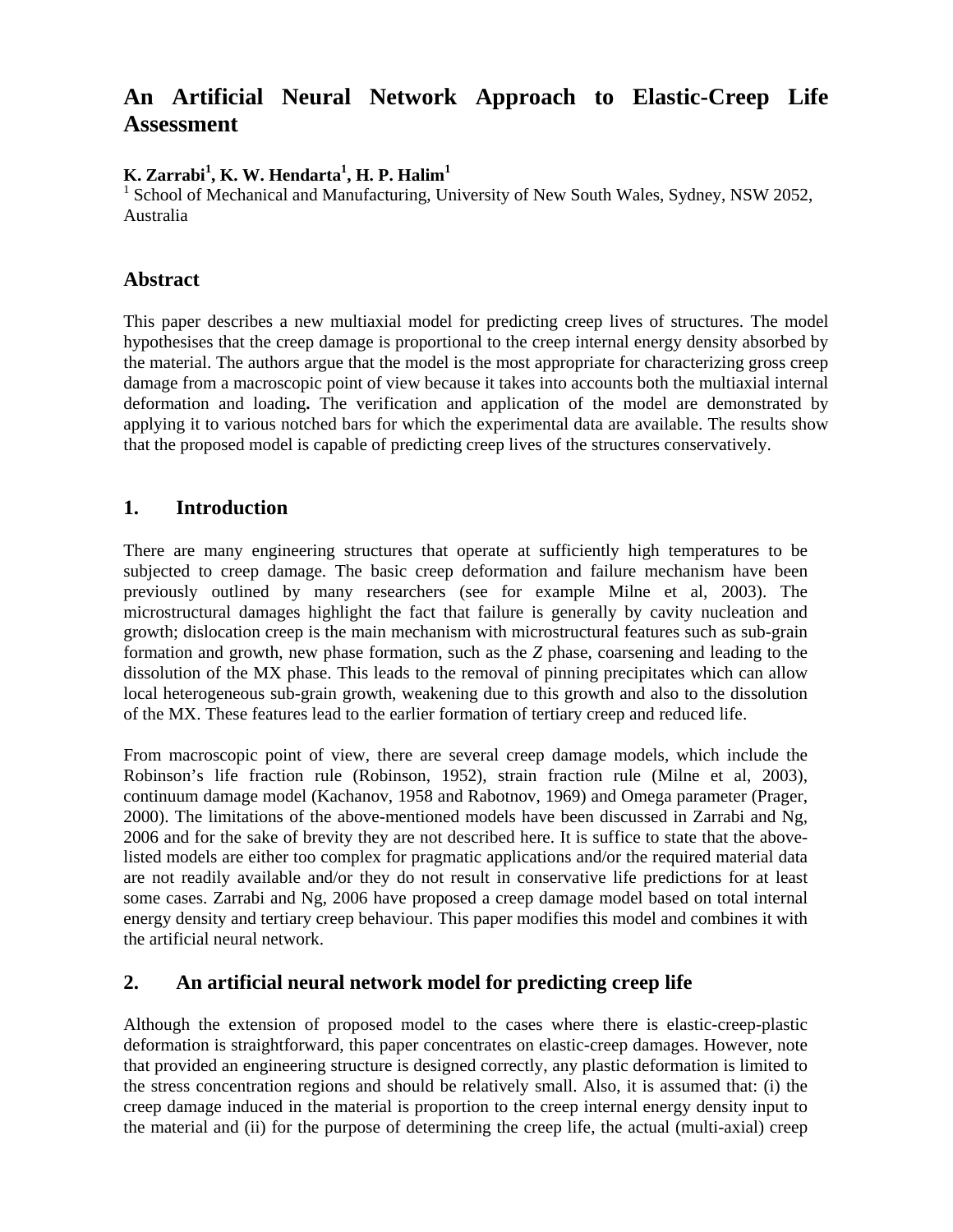damage in the structure may be converted into a hypothetical uniaxial case in such a way that the creep life of the structure is equivalent to creep life of the uniaxial component. The later assumption is similar to the concept of equivalent stress for the purpose of predicting the onset of plastic deformation and yielding. The proposed model then follows the following procedure.

The first step is to compute the creep internal energy density  $(W_c)$  as a function of time (*t*) for the structure. If analytical solutions are not available, this can be achieved using a numerical method such as the finite element method (FEM):

$$
W_c = f_c(t) \tag{1}
$$

Having computed numerical values of  $W_c$  for various time points, instead of usual curve-fitting approach, this paper will use ANN to obtain  $f_c$  in equation (1). When data are assumed to fit a mathematical distribution, we are adding information that helps us to model the available data. This, however, may be misleading if we have chosen the wrong distribution. An ANN consists of a training stage and a prediction stage. ANN models the data that are presented to it during the training stage without assuming a particular distribution. After the network is trained it is used to predict  $W_c$  using  $t$ .

ANN has a parallel processing architecture that is composed of many non-linear computational elements (neurons). It is naturally suited to tackle complex and non-linear problems. The elements or neurons in ANN are arranged in patterns reminiscent of biological brain cells. The present investigation uses a back propagation, feed forward ANN with input, hidden, and output layers (Zarrabi, 2006). In operation, ANN learns a predefined set of input-output example pairs by using a two-phase propagate-adapt cycle. As mentioned before, the development of ANN consists of two stages, viz., a learning and a prediction stages. During the learning stage, first, the inputs are supplied to the input layer where they are acted upon by input transfer functions, weights and biases at each neuron; then they propagate through hidden and output layers. At hidden and output layers the variables are acted upon by the corresponding transform functions, weights, and biases. Biases are normally set to unity for all three layers. At the output layer, the variables are combined to produce an output. This output is then compared with the desired output (Computed  $W_c$  from FEM) and an error signal (*ER*) is computed. *ER* is then minimized with respects to weights and the process is iterated until *ER* is less than a desired value. The final weights are used in the predication stage to compute the desired output variable. Before the training of the network both input and output variables  $(V)$  are normalized within the range  $0-1$  using:

$$
V_n = \frac{2V - V_{\text{max}} - V_{\text{min}}}{V_{\text{max}} - V_{\text{min}}}
$$
(2)

where  $V_n$  is the normalized value of the variable *V*,  $V_{\text{max}}$  is the maximum value of the variable and  $V_{\text{min}}$  is the minimum value of the variable.

Having determined  $W_c$  as a function of time, to calculate creep life, the expression for the uniaxial creep internal energy density  $(W_u)$  is also needed. This expression depends on the creep constitutive equation, e.g., for Norton power law:

$$
W_u = B \sigma^{(n+1)} t_{ru}
$$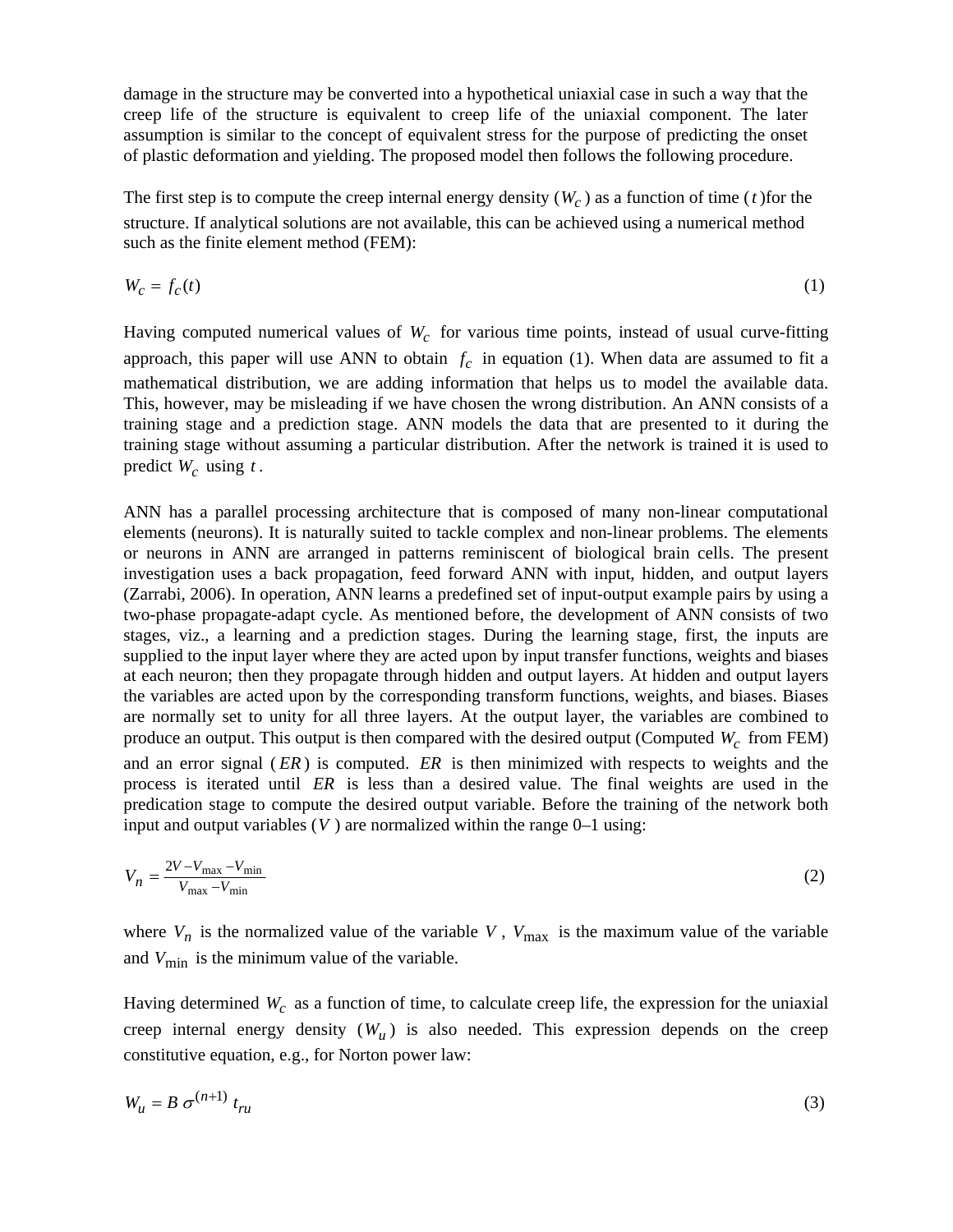Where  $\sigma$  is stress, *B* is the Norton stress coefficient, *n* is the creep stress index and  $t_{ru}$  is the uniaxial rupture time. Note that the uniaxial relationship between  $\sigma$  and  $t_{ru}$  in equation (3) is also known from the uniaxial rupture data so that:

$$
\sigma = f(t_{ru})\tag{4}
$$

Combining equations (3) and (4) results in:

$$
W = B \left[ f(t_{ru}) \right]^{(n+1)} t_{ru} \tag{5}
$$

Noting the above equations the model is outlined in Figure 1.



*Figure 1 – Algorithm of creep life prediction* 

# **3. Validation of the model**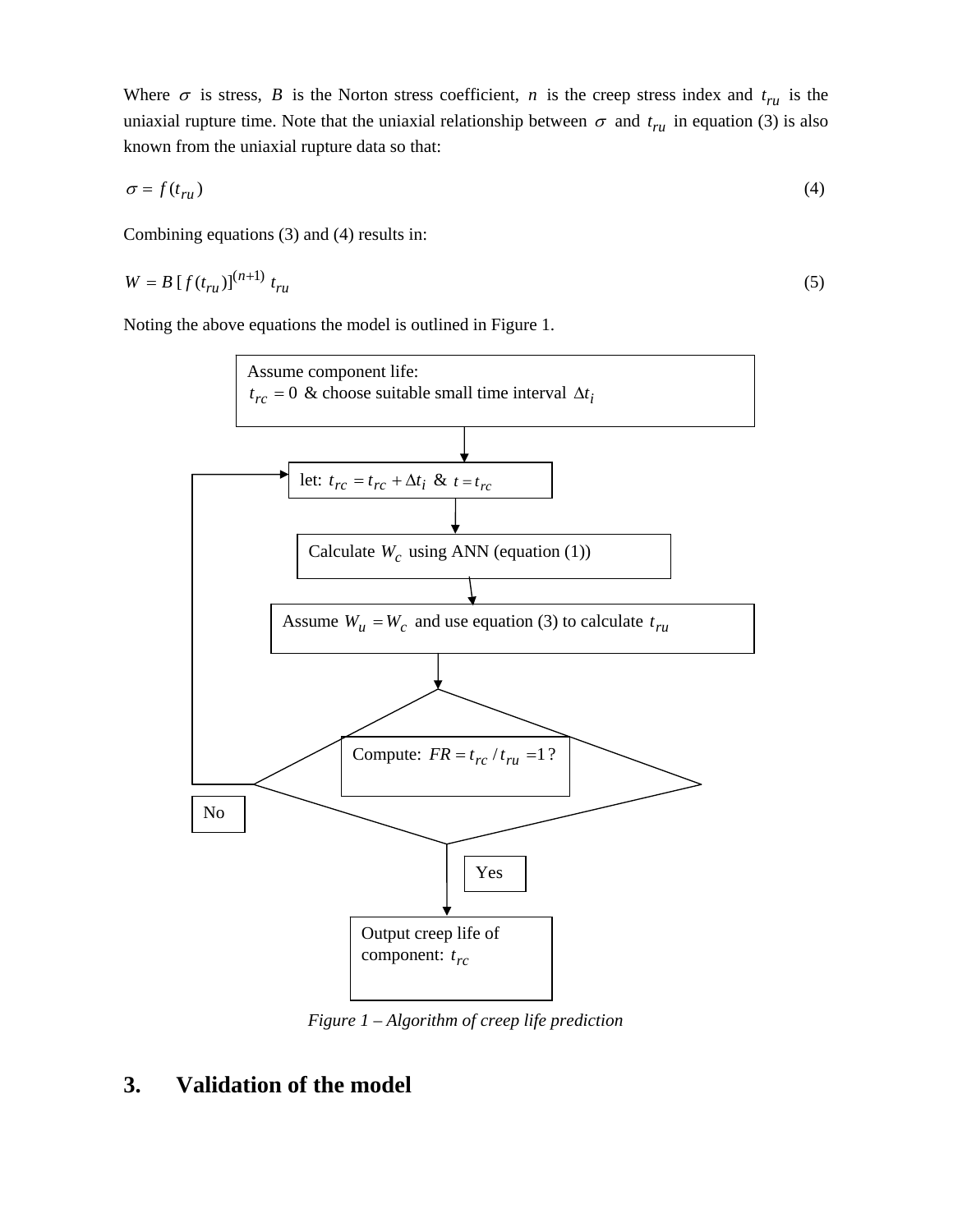Ideally to validate the model presented in Section 2, one should compare the predictions from the proposed model with those obtained experimentally for various structures made of various materials and subject to various temperatures and multiaxial stress fields. However, high temperature creep experiments on anything other than the uniaxial tensile specimens are costly, time-consuming and often contaminated with scatter. One relatively convenient way of introducing a state of multiaxial stress into otherwise uniaxial tensile specimens is to subject circumferentially notched solid bars to a constant tensile force applied in the axial direction of the bar. In this way, various stress states can be simulated by changing the circumferential notch profile. Kwon et al, 2004 have carried out creep testing using notched bars all made of 2.25%Cr1%Mo steel tested at  $550^{\circ}$ C. The bars were: (1) Bridgman notched bar with the notch acuity  $a/r = 1.5$  where r was the notched root radius and a was the radius of the cross-section at the notch root, see Figure 2, (2) modified Bridgman I notched bar with  $a/r = 5.0$ , (3) modified Bridgman II notched bar with  $a/r = 0.7$  and (4) modified British Standard notched bar with  $a/r = 9.0$ . Note also that for all bars:  $R = 4.38$  *mm* and  $L = 12.5$  *mm* (Figure 2).



*Figure 2 – Bridgman notched bar* 

To obtain the creep internal energy density at the notch root, finite element analysis was employed using MSC/NASTRAN, 2006 because of its availability to the authors. The material properties used in an analysis were: the modulus of elasticity at the test temperature of  $0.157x10^6$  *MPa*,  $n = 9.0$  and  $B = 6.408 \times 10^{-14}$  where these values when used in equations (3) and (5) resulted in time in hours and stress in *MPa* . The uniaxial rupture data at 550 deg C described by: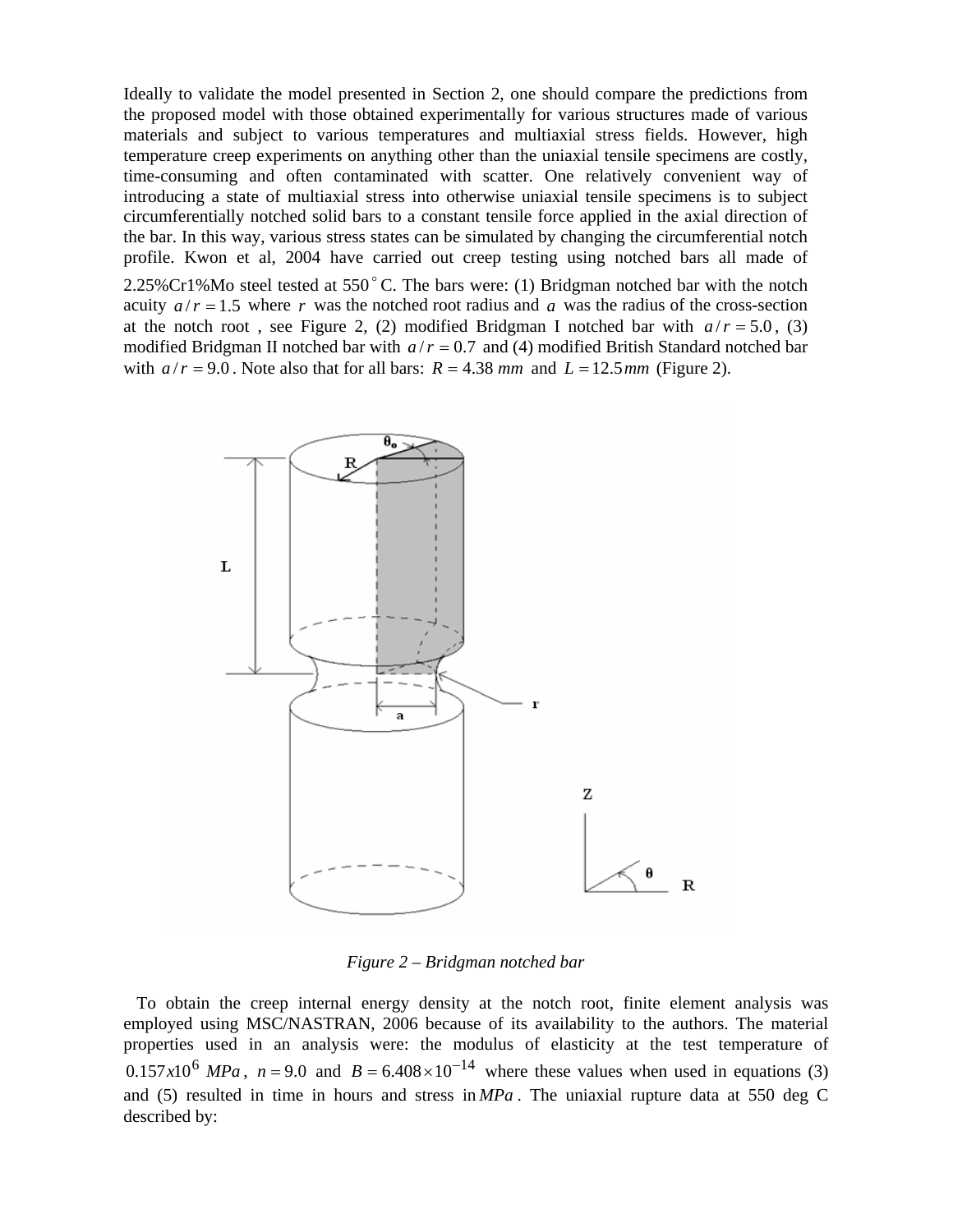$$
\sigma = \left[\frac{t_{ru}}{2.1830 \times 10^{20}}\right]^{1/7.9} \tag{6}
$$

where  $t_{ru}$  was in hours and  $\sigma$  was in *MPa*. The axial traction load applied to each bar in each finite element analysis matched those used experimentally by Kwon et al, 2004. Because there are no axisymmetric elements for creep analysis brick element were used for the present analysis. To this end, a section of the bar subtended by  $\theta_0 = 3.924^\circ$  was modelled and a typical mesh is shown in Figure 3. Note that because of symmetry only half of the length of the bar was modelled. A typical mesh was consisted of about 1,600 brick elements.



*Figure 3 – Finite element mesh for Bridgman notched bar* 

The computed creep internal energy density as a function of radius at the notch root section for the Bridgman notched bar for various time points are shown in Figure 4. As it might be expected the highest internal energy densities occurred at the notch root. Similar results were obtained for other bars.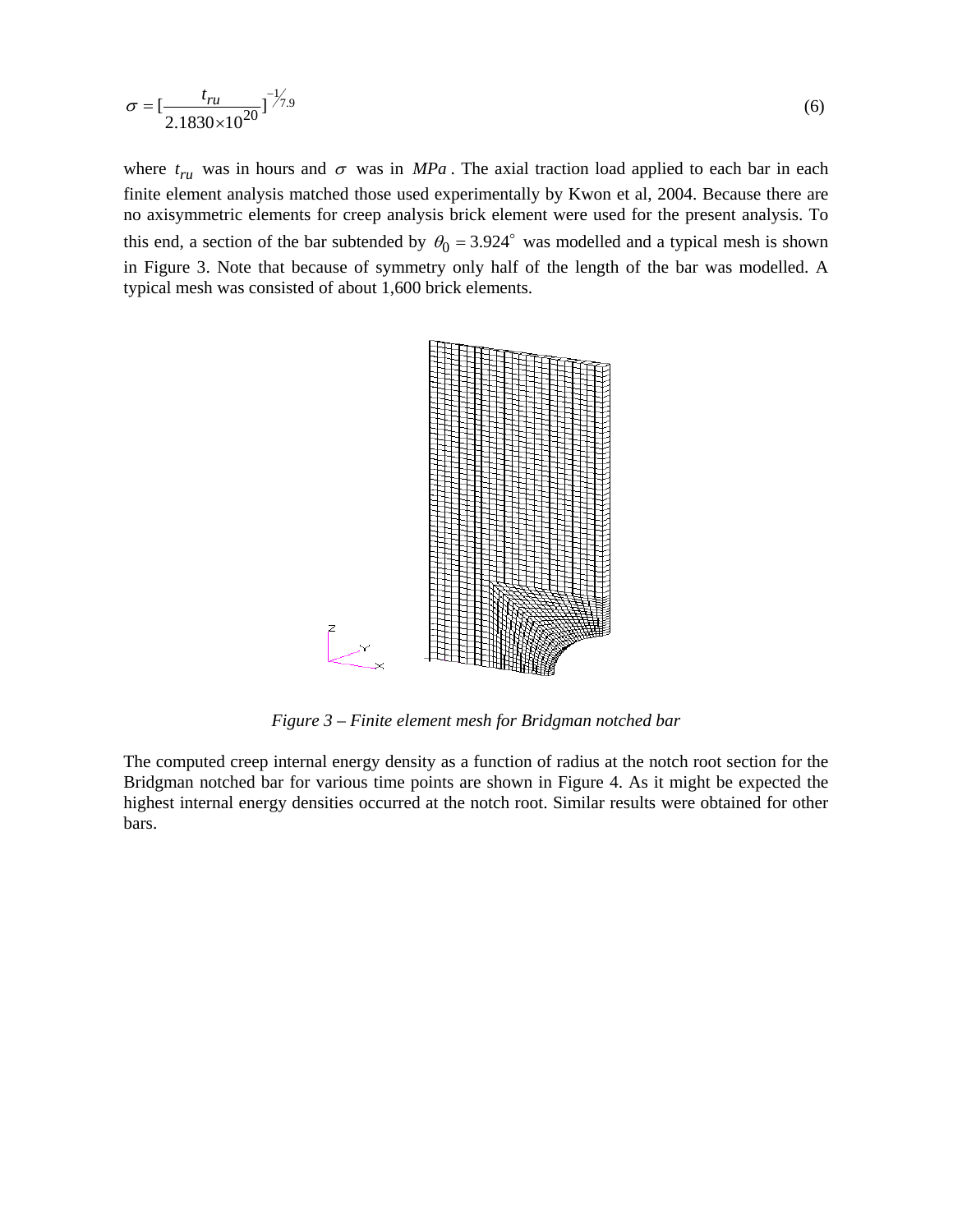

*Figure 4 – Creep internal energy density versus radial distance at the notched section for various time points for Bridgman notched bar* 

Using the computed creep internal energy densities and the model described in Section 2, life of each bar was computed and listed in Table 1. Table 1 includes the experimental lives obtained by Kwon et al, 2004.

| Bar                     | <b>Experimental Life</b> | Computed Life | r/a |
|-------------------------|--------------------------|---------------|-----|
|                         | (Hours)                  | (Hours)       |     |
| <b>Modified British</b> | 865                      | 172           | 9.0 |
| Standard                |                          |               |     |
| Modified                | 1,190                    | 367           | 5.0 |
| Bridgman I              |                          |               |     |
| <b>Bridgman</b>         | 3,213                    | 1,850         | 1.5 |
| Modified                | 4,439                    | 4,120         | 0.7 |
| Bridgman II             |                          |               |     |

*Table 1 – Comparison of computed and experimental lives for various notched bars* 

The results listed in Table 1 show that the proposed model can conservatively predict the creep lives of the bars. However, as acuity (*r*/ *a* ) decreases, i.e., as the damage is concentrated more at the notch root, the computed and experimental lives become closer. This might be expected because, in order to be conservative, the model deliberately assumes that the damage is concentrated at the notch root, which is the case for small acuity values. Whereas in reality and as the acuity increases the creep damage redistributes from the notch root and spreads to its surrounding area as time progresses resulting higher lives.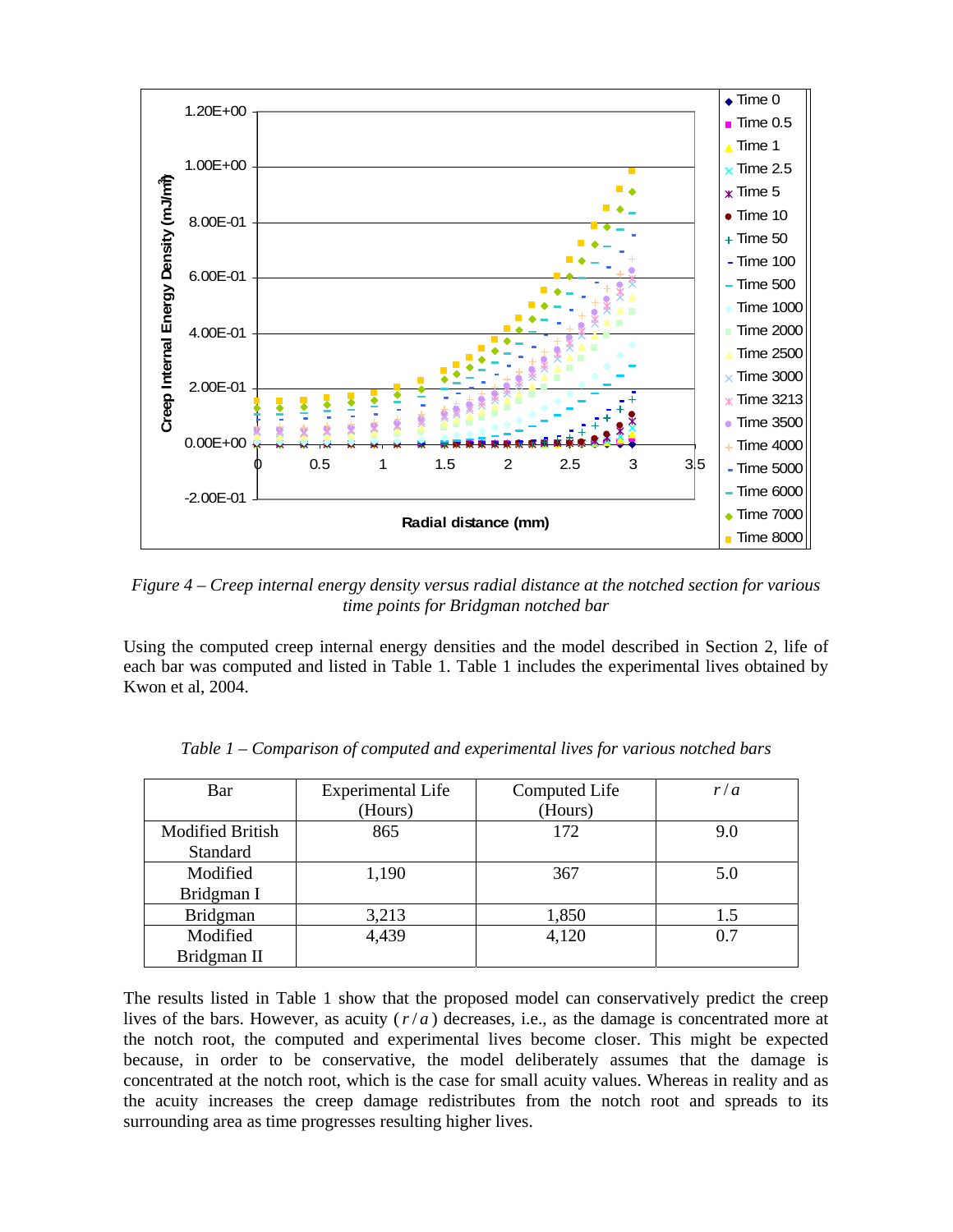### **4. Conclusions**

A new model for predicting creep lives of structure was presented. The model assumes the creep damage is proportional to the creep internal energy density at most critically loaded region in the material. By applying the model to various notched bars for which experimental lives available, it was shown that the model can conservatively predicts the creep lives of the bars.

The model has several advantages when compared with other continuum creep damage models. The model is based on the exhaustion of the total internal energy in the highly stressed/strained zone in the material and therefore it is a true multiaxial model taking into account the contributions from all the stress/strain components. This is a measure of total deformation as well as internal loading in the component and therefore it should be the most appropriate for characterising gross creep damage. In practical terms, the model does not require quantities such as rupture stress, the damage parameter and some material parameters that are cumbersome and costly to determine and/or employ in practice. Therefore, it should be more practical and should result in more accurate predictions for the creep life of components. In addition, the proposed model is relatively simple to employ and can be used in conjunction with any commercial finite element code with creep analysis capabilities

### **5. References**

Kachanov L M, Izv Akad Nauk, SSSR, Ser Fiz, 1958,.Vol 8, pp 26-31.

Kwon O, Thomas C W and Knowles D. Multiaxial stress rupture behaviour and stress-state sensitivity of creep damage distribution in Durhete 1055 and 2.25Cr1Mo steel. Int J of Pressure Vessels and Piping; 81: 6: 2004; June; p. 535-542.

Rabotnov Y N, Proc XII IUTAM Congress, Stamford, CN, eds: Hetenyi & Vincent, 1969, p 137, Springer.

Milne I, Ritchie R O and Karihaloo B. Comprehensive Structural Integrity. Volume 5. Creep and high –temperature failure. Volume Editor: Saxena A, Elsevier Pergamon, London, UK, 2003.

MSC/NASTRAN, Handbook for Non linear Analysis. 2006, The MacNeal Schwendler Corporation, Los Angeles, California, USA

Prager M. The omega method – an engineering approach to life assessment. Trans of ASME, J of Press Vessel Tech, 2000, Vol 122 No 3, pp 273-280.

Robinson E L, Trans Am Soc Mech Eng, 1952, 4:777.

Zarrabi K and Ng L. A novel and simple approach for predicting creep life based on tertiary creep behaviour. the ASME PVP 2006 / ICPVT-11 Conference (CD-ROM), Paper No: PVP2006- ICPVT11-93035, July 23-27, 2006, Vancouver, Canada. This paper was selected and scheduled for publication in the Nov 2008 edition of the ASME Journal of Pressure Vessels Technology.